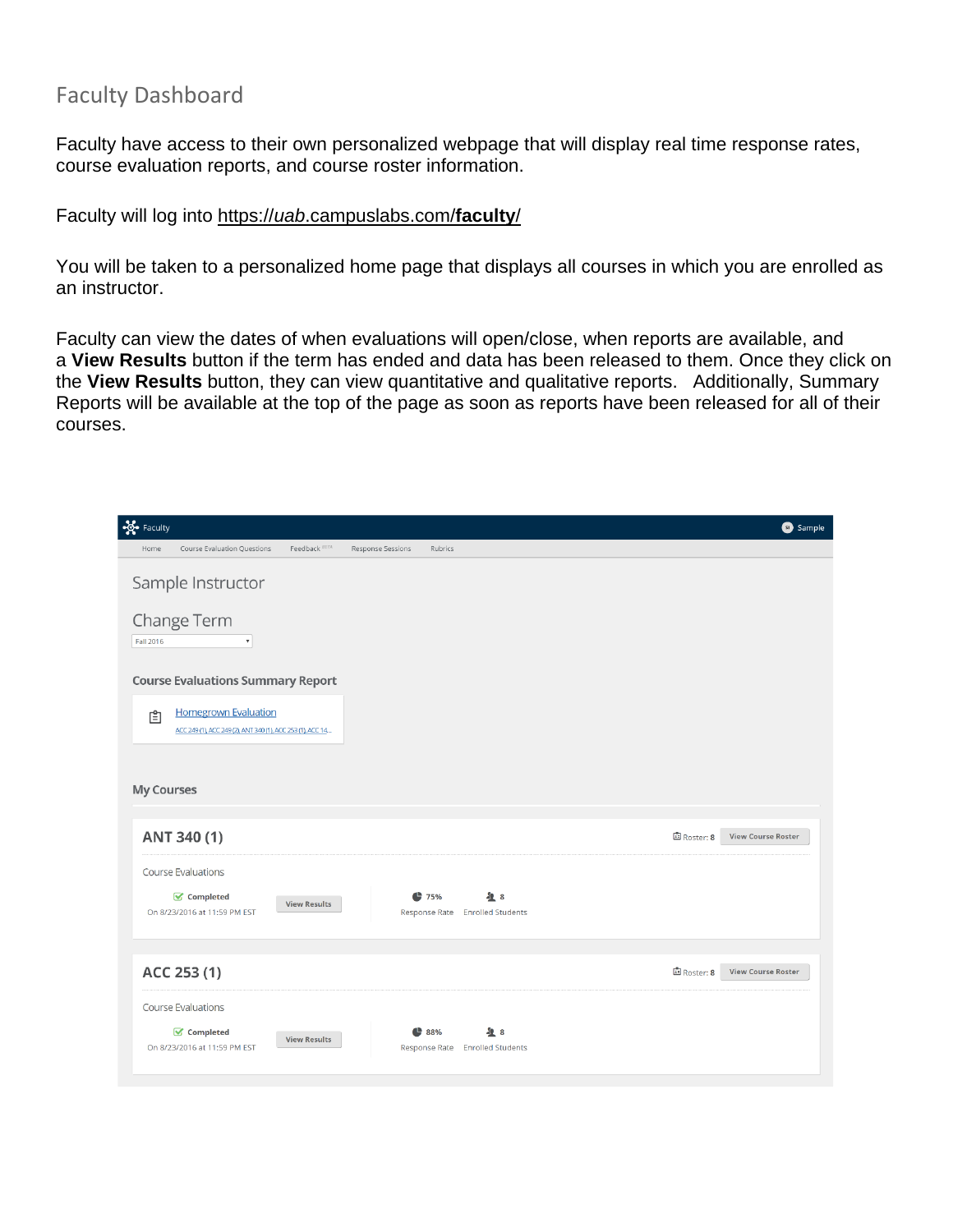#### The Objectives Selection Form Completion Process (Formerly FIF)

[Objectives Selection Form](http://ideaedu.org/wp-content/uploads/2015/12/Sample-SRI_learning-objectives.pdf) is completed for the IDEA Diagnostic Feedback and IDEA Learning Essentials evaluations to provide information about learning objectives that are relevant in the course. For information on selecting appropriate learning objectives, please see IDEA's resources [here.](http://ideaedu.org/support/strategies-for-selecting-learning-objectives/)

#### **Instructor Completion of OSFs:**

Instructors will be notified by email to complete their OSFs for upcoming administrations. OSFs are available to be filled out up until the close date of an administration. After the administration window closes, selections will be available in a read only view. This will allow instructors to look back at previous semesters to review what they have selected.

#### **Select Learning Objectives**

Discipline Code: No Discipline Code set.

| Prioritize what you want students to learn by selecting no more than 3-5 objectives as "Important" or "Essential".                       |
|------------------------------------------------------------------------------------------------------------------------------------------|
| "When calculating Progress on Relevant Objectives, IDEA weighs Minor/Not Relevant "0", Important objectives "1", Essential objectives "2 |

#### **Minor** Important Essential **Learning Objectives** Gaining a basic understanding of the subject (e.g., factual knowledge, methods, principles, generalizations, theories)  $\bullet$  $\circ$  $\bigcirc$  $\circ$  $\bullet$  $\circ$ Developing knowledge and understanding of diverse perspectives, global awareness, or other cultures  $\bullet$  $\circ$  $\circ$ Learning to apply course material (to improve thinking, problem solving, and decisions)  $\bullet$  $\circ$ Developing specific skills, competencies, and points of view needed by professionals in the field most closely related to this course  $\circ$ Acquiring skills in working with others as a member of a team  $\circ$  $\bullet$  $\bigcirc$  $\bullet$  $\circ$  $\circ$ Developing creative capacities (inventing; designing; writing; performing in art, music, drama, etc.)  $\bullet$  $\circ$  $\circ$ Gaining a broader understanding and appreciation of intellectual/cultural activity (music, science, literature, etc.)  $\bigcirc$  $\bullet$  $\circ$ Developing skill in expressing oneself orally or in writing  $\circ$  $\circ$  $\bullet$ Learning how to find, evaluate, and use resources to explore a topic in depth  $\circ$  $\circ$ Developing ethical reasoning and/or ethical decision making  $\bullet$  $\bullet$  $\circ$ Learning to analyze and critically evaluate ideas, arguments, and points of view  $\bigcirc$  $\bullet$  $\circ$  $\circ$ Learning to apply knowledge and skills to benefit others or serve the public good Learning appropriate methods for collecting, analyzing, and interpreting numerical information  $\bullet$  $\circ$  $\circ$ Save Cancel

#### You have selected 0 Learning Objectives

Administrators can also monitor instructor completion of OSFs and send reminder mailings to instructors who have not completed their forms.

Administrators will be able to view what objectives were chosen as relevant within the instructors Summative report. **Please note:** One OSF is filled out for cross-listed course sections. All crosslisted course sections must be evaluated within the same administration in order for the OSF to be available.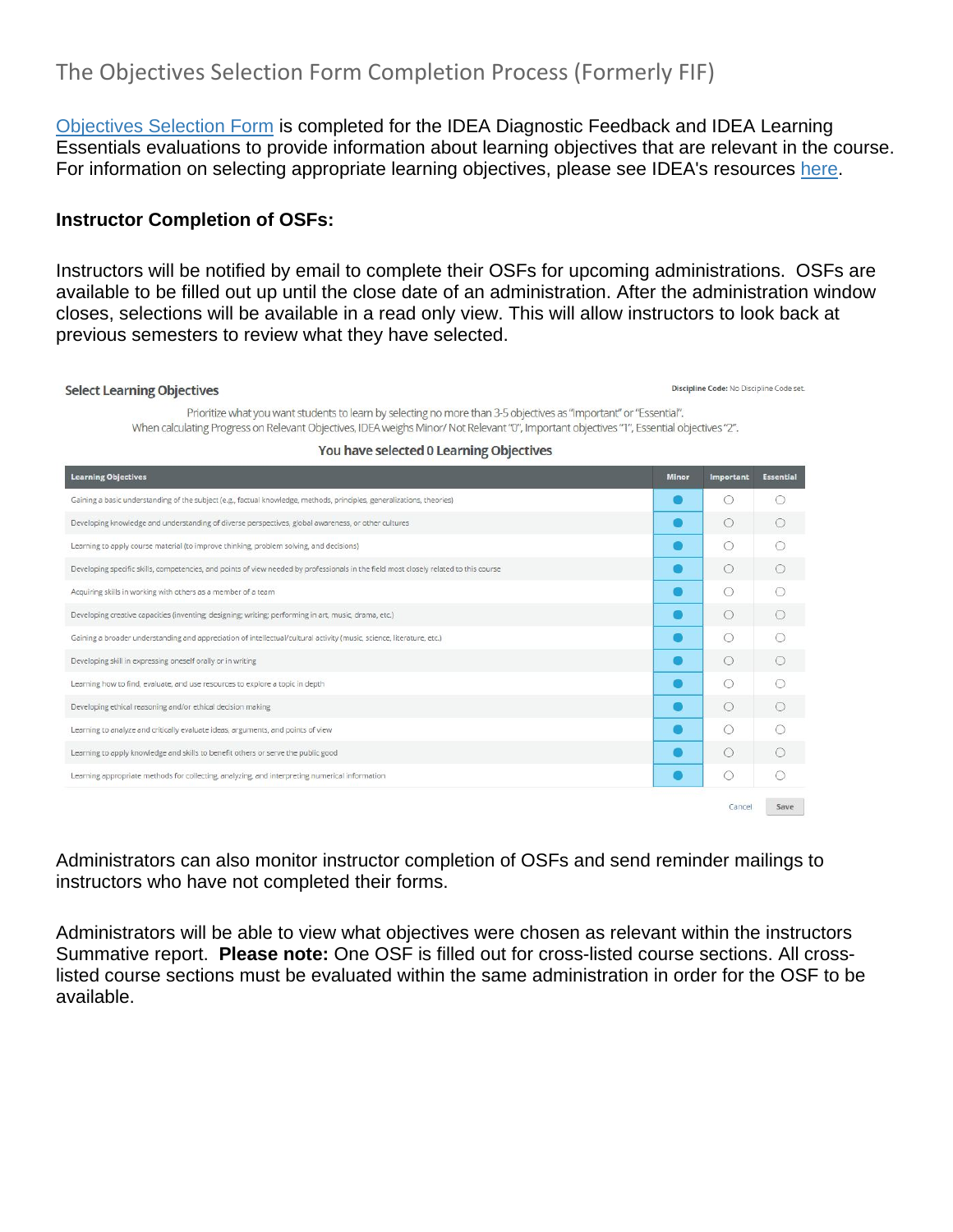### Reporting Guide for Instructors

- 1. To access your course evaluation results, please go to https://*uab*.campuslabs.com/faculty/
- 2. Login to the site using your UAB username and password.

### Viewing a Summary Report for the Term

| <b>Sol</b> Faculty<br><b>6</b> Sample                                                                                         |
|-------------------------------------------------------------------------------------------------------------------------------|
| Feedback BETA<br>Course Evaluation Questions<br>Response Sessions<br>Rubrics<br>Home                                          |
| Sample Instructor                                                                                                             |
| Change Term<br>Fall 2016                                                                                                      |
| <b>Course Evaluations Summary Report</b>                                                                                      |
| **Homegrown Evaluation**<br>自<br>ACC 249(1), ACC 249(2), ANT 340(1), ACC 253(1), ACC 141(1),                                  |
| <b>My Courses</b>                                                                                                             |
| ACC 249 (1), FIN 302 (1)<br>国 Roster: 12<br><b>View Course Roster</b><br><b>CROSS LISTED</b>                                  |
| <b>Course Evaluations</b>                                                                                                     |
| ACC 249(1)                                                                                                                    |
| $\frac{1}{2}$ 8<br>Completed<br>63%<br><b>View Results</b><br>On 8/23/2016 at 11:59 PM EST<br>Response Rate Enrolled Students |

Summary reports will be available under "Course Evaluations Summary Report". There will be one report for each evaluation that was used to evaluate a section within the term. Your administrator may also include a link in an email communication that will take you directly to this report.

|                 |                                         |                                                                              |                                                                        |                     |                           |                   |                         |                              | <b>O</b> Sample          |
|-----------------|-----------------------------------------|------------------------------------------------------------------------------|------------------------------------------------------------------------|---------------------|---------------------------|-------------------|-------------------------|------------------------------|--------------------------|
| Home            | Course Evaluation Questions             | Feedback <sup>1878</sup>                                                     | Response Sessions<br><b>Rubrics</b>                                    |                     |                           |                   |                         |                              |                          |
| Term: Fall 2016 | «   Summary Report                      |                                                                              |                                                                        |                     |                           |                   |                         |                              | Print                    |
| Quantitative    | Qualitative                             |                                                                              |                                                                        |                     |                           |                   |                         |                              |                          |
|                 | Course Sections                         |                                                                              |                                                                        |                     |                           | Report<br>Status. | Enrolled<br>Students.   | Responded<br><b>Students</b> | Response<br><b>Rates</b> |
| A               | ACC 141 (1): Fundamentals Of Accounting |                                                                              |                                                                        |                     |                           | Released          | $\overline{\mathbf{a}}$ | 6                            | 75%                      |
| $\mathbf{B}$    | ACC 249 (1): Payroll Accounting         |                                                                              |                                                                        |                     |                           | Released          | 8                       | 5                            | 62.5%                    |
|                 |                                         |                                                                              |                                                                        |                     |                           |                   |                         |                              |                          |
|                 |                                         |                                                                              | Please indicate your level of agreement with the following statements: |                     |                           |                   | Standard<br>Deviation   | Did Not                      | Total                    |
|                 | Strangly Agree                          | Moderately Agree<br>This course helped me organize my ideas and information. | Neither Agree nor Disagree                                             | Moderately Disagree | Strongly Disagree         | Mean              |                         | Answer                       | Responses                |
| A               | 50%<br>(3)                              | 50%<br>(35)                                                                  | 0%<br>(0)                                                              | 0%<br>${01}$        | D%<br>(0)                 | 4.5               | 0.5                     | $\Omega$                     | $\mathfrak{g}$           |
| $\mathbf{B}$    | 60%<br>(3)                              | 40%<br>(2)                                                                   | 0%<br>(6)                                                              | 0%<br>(0)           | 0%<br>(0)                 | 4.6               | 0.49                    | $0$                          | $\mathsf{S}$             |
|                 | This course helped me revise my work.   |                                                                              |                                                                        |                     |                           |                   |                         |                              |                          |
| $\mathbf{A}$    | 16.67%<br>(11)                          | 83,33%<br>(5)                                                                | 0%<br>(0)                                                              | 0%<br>(0)           | 0%<br>$\langle 0 \rangle$ | 4.17              | 0.37                    | o                            | $\overline{G}$           |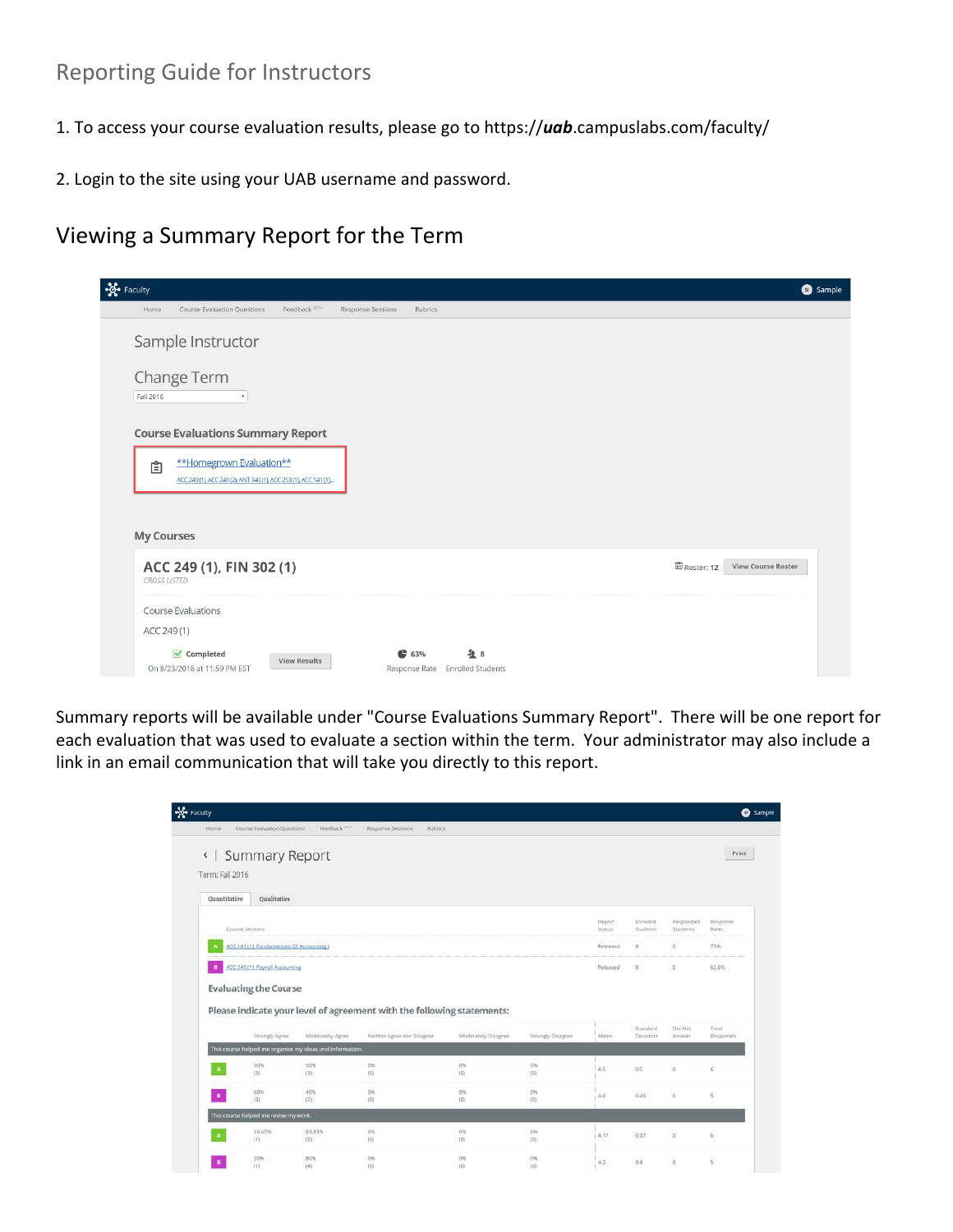Each question asked on the evaluation is listed with the frequency, total number of responses, mean, standard deviation, and number of students that may have skipped the question. Courses are grouped together by question so that the instructor can get a holistic view of all data for that particular item.

By clicking on the course section name an instructor will be directed to the detailed report for that section.

The "Report Status" column will indicate if your administration has or has not released reports for a particular section.

To print or save the report as a PDF use the print button in the upper right-hand corner of the screen.

| of Faculty                                                                                                                            | <b>O</b> Sample                   |
|---------------------------------------------------------------------------------------------------------------------------------------|-----------------------------------|
| Feedback <sup>3711</sup><br>Course Evaluation Questions<br>Response Sessions<br>lions<br>Rubries                                      |                                   |
| Sample Instructor                                                                                                                     |                                   |
| Change Term                                                                                                                           |                                   |
| Fall 2016<br>٠                                                                                                                        |                                   |
| <b>Course Evaluations Summary Report</b>                                                                                              |                                   |
| **Homegrown Evaluation**<br>自<br>ACC 249111 ACC 349 (2), ANT 3/0111 ACC 253(1), ACC 941.                                              |                                   |
| My Courses                                                                                                                            |                                   |
| ACC 249 (1), FIN 302 (1)<br>CROSS 1/57ED                                                                                              | E Rocer: 11<br>View Course Roster |
| Course Evaluations                                                                                                                    |                                   |
| ACC 249(1)                                                                                                                            |                                   |
| <b>A</b> 8<br>Completed<br>62 63%<br><b>View Results</b><br>On 8/23/2016 at 11:59 PM EST<br>Response Rate<br><b>Enrolled Students</b> |                                   |

#### Viewing Individual Course Reports

Upon logging in you will be brought to your dashboard which will default to the most current term in which you have a course section.

| $\frac{1}{2}$ Faculty                                                                             |                                               | <b>6</b> Sample                         |
|---------------------------------------------------------------------------------------------------|-----------------------------------------------|-----------------------------------------|
| Feedback 80%<br>Course Evaluation Questions<br>Home                                               | Response Sessions<br><b>Rubrics</b>           |                                         |
| Sample Instructor                                                                                 |                                               |                                         |
| Change Term<br>Fall 2016<br>$\boldsymbol{\mathrm{v}}$                                             |                                               |                                         |
| <b>Course Evaluations Summary Report</b>                                                          |                                               |                                         |
| **Homegrown Evaluation**<br>自<br>ACC 249 (1), ACC 249 (2), ANT 340 (1), ACC 253 (1), ACC 141 (1), |                                               |                                         |
| <b>My Courses</b>                                                                                 |                                               |                                         |
| ACC 249 (1), FIN 302 (1)<br><b>CROSS LISTED</b>                                                   |                                               | Roster: 12<br><b>View Course Roster</b> |
| <b>Course Evaluations</b>                                                                         |                                               |                                         |
| ACC 249(1)                                                                                        |                                               |                                         |
| Completed<br><b>View Results</b><br>On 8/23/2016 at 11:59 PM EST                                  | 皇日<br>463%<br>Response Rate Enrolled Students |                                         |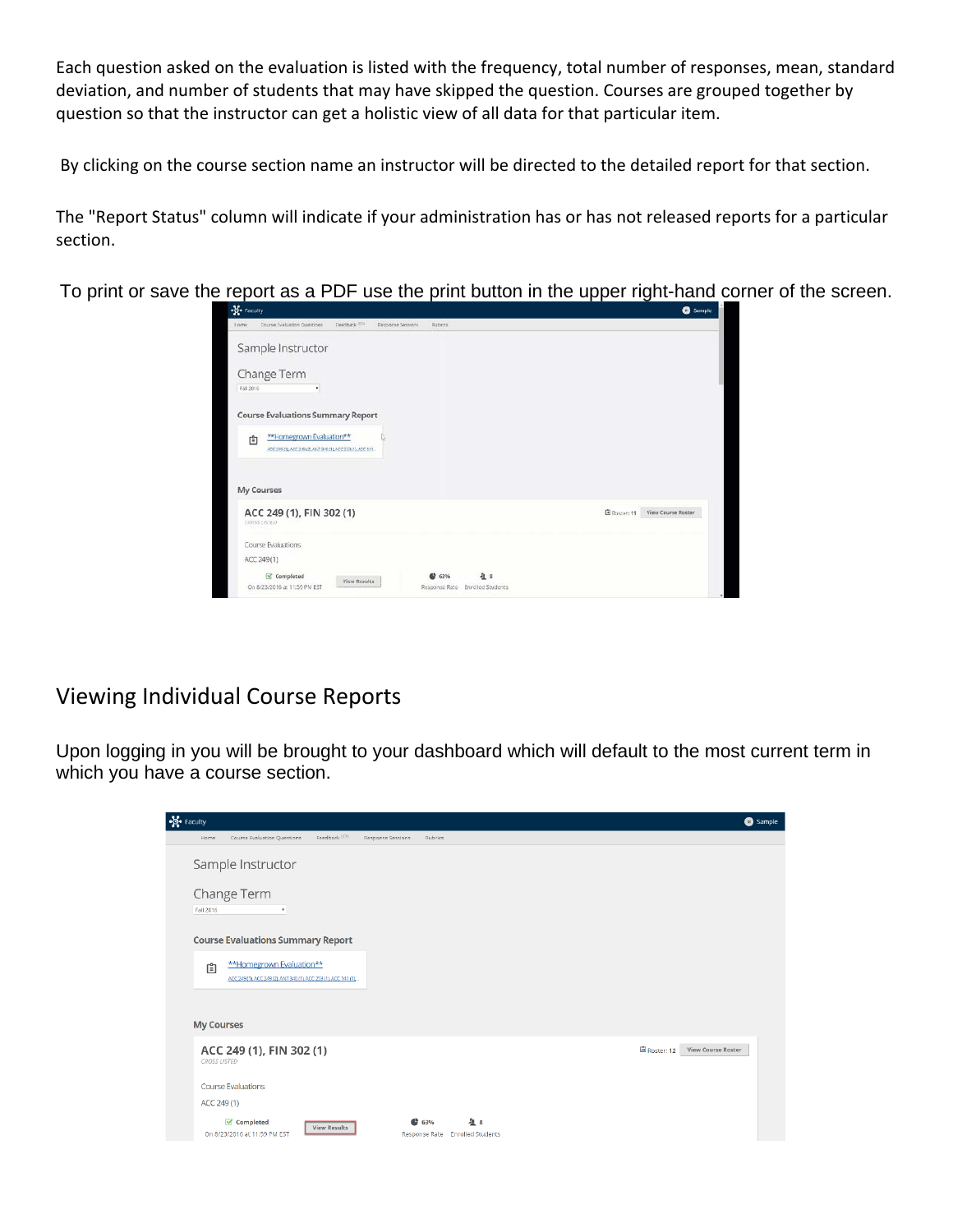1. Click **View Results** for the course that you would like to review reports for.

*\*\*If the View Results button is not shown, the evaluation for that section may still be collecting data or the data has not been released to you yet by your administrator.*

2. Click on a report tab to view the specific data from that course.

# Types of Reports

### Quantitative Responses

This is a summary of all responses with a frequency distribution, mean, standard deviation, and count of responses.

| ogo Faculty                  |                                                                        |                                 |                     |                          |                               |                                                                                                                                                                                                                                  |                                |                   | <b>3</b> Sample               |
|------------------------------|------------------------------------------------------------------------|---------------------------------|---------------------|--------------------------|-------------------------------|----------------------------------------------------------------------------------------------------------------------------------------------------------------------------------------------------------------------------------|--------------------------------|-------------------|-------------------------------|
|                              |                                                                        | ACC 249 (1): Payroll Accounting |                     |                          |                               |                                                                                                                                                                                                                                  |                                |                   |                               |
|                              |                                                                        |                                 |                     |                          |                               |                                                                                                                                                                                                                                  |                                |                   |                               |
| $\prec$                      |                                                                        |                                 |                     |                          |                               |                                                                                                                                                                                                                                  |                                |                   | Fall 2016 $\bigoplus$         |
| <b>Sample Instructor</b>     |                                                                        |                                 |                     |                          |                               | re de la partida de la partida de la capación de la capación de la capación de la capación de la capación de l<br>De la capación de la capación de la capación de la capación de la capación de la capación de la capación de la | ⊻∽                             |                   |                               |
|                              |                                                                        |                                 |                     |                          | 8<br><b>Students Enrolled</b> |                                                                                                                                                                                                                                  | 5<br><b>Students Responded</b> |                   | 62.5%<br><b>Response Rate</b> |
|                              |                                                                        |                                 |                     |                          |                               |                                                                                                                                                                                                                                  |                                |                   |                               |
| ¢<br>Quantitative            | <b>国</b> Qualitative                                                   | <sup>≈</sup> Segment Comparison |                     |                          |                               |                                                                                                                                                                                                                                  |                                |                   |                               |
| <b>Evaluating the Course</b> | Please indicate your level of agreement with the following statements: |                                 |                     |                          |                               |                                                                                                                                                                                                                                  |                                |                   |                               |
| <b>Strongly Agree</b>        | <b>Moderately Agree</b>                                                | Neither Agree nor Disagree      | Moderately Disagree | <b>Strongly Disagree</b> |                               | Mean                                                                                                                                                                                                                             | Standard<br><b>Deviation</b>   | Did Not<br>Answer | Total<br>Responses            |
|                              | This course helped me organize my ideas and information.               |                                 |                     |                          |                               |                                                                                                                                                                                                                                  |                                |                   |                               |
| 60%<br>3                     | 40%<br>$\overline{2}$                                                  | 0%<br>$\Omega$                  | 0%<br>$\mathbf{0}$  | 0%<br>$\mathbf 0$        |                               | 4.6                                                                                                                                                                                                                              | 0.49                           | $\circ$           | 5                             |